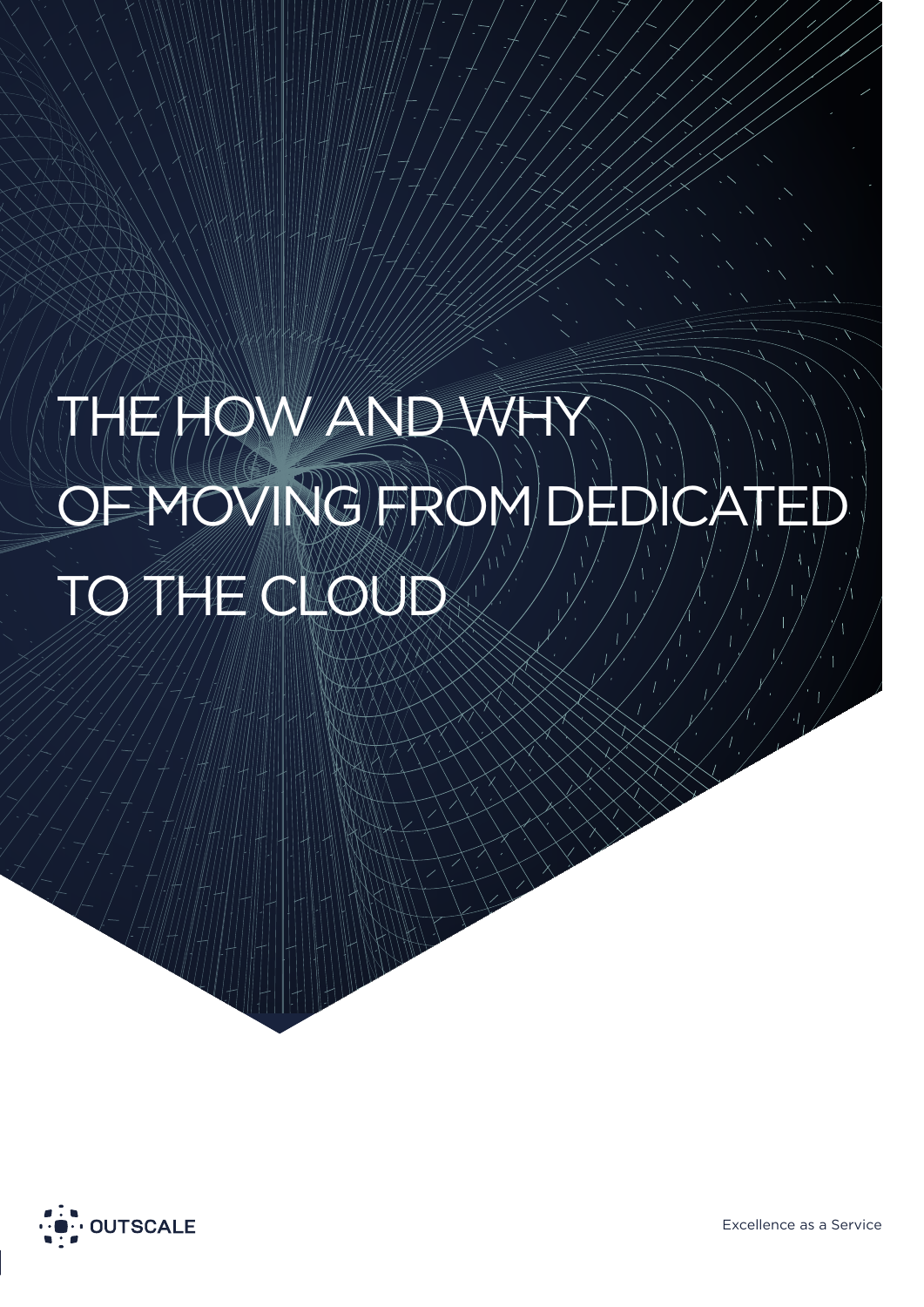## Introduction

Few technologies have changed enterprise to the extent of cloud computing. Time was that businesses were forced to shell out a mint for their computing resources, which rarely, if ever, scaled to any meaningful degree. With the advent of the cloud, businesses can now host their entire infrastructure in the cloud - and in fact, many do.

Today, if you're looking to save money on computing costs, ditching your physical servers for cloud hardware could be just the ticket. That's where we come in. This chapter of the book will go over what's involved in making the switch - and a few justifications for why you'd want to in the first place.

## Chapter I: Making The Leap

Although cloud hosting provides a great deal more simplicity - and significantly lower costs- than dedicated hosting, the switch from one to the other can actually be quite complicated, time-consuming, and difficult. It's not something you can simply make on a whim. That's a road you don't want to go down.

In order to ensure the transition goes as smoothly as possible, there are a few best practices you'll need to keep in mind:

#### Understand Why You're Making The Switch – What Are Your Needs?

First thing's first: ensure that you'll actually gain something from cloud computing. What problem are you looking to solve, and what can the cloud do to solve it that your current setup can't? Figure out what specific issues your current installation is having first, then plan out how you intend to solve them using cloud computing.

What you want to do is set down a strategy and a set of realistic goals up-front, before you start using the cloud. Understand also that cloud computing isn't for everyone – You need to make certain that what you're doing with your server is something that can actually be done on the cloud. It may well be that your organization is one of those that's better off sticking with more traditional infrastructure.

#### Know Which Service Model Will Serve You Best

As you may already know, there are three primary cloud service models: platform-as-a-service, infrastructure-as-a-service, and software-as-a-service. Before you decide to ditch your server for the cloud, you need to figure out which of the three is the best fit for your organization. In most cases, you're probably going to be using IaaS, although certain situations (if, for example, you were using your dedicated server for application development), PaaS might be a better fit.

## Don't Do Everything All At Once

Although it's certainly true that the cloud can do a great deal for your organization in the long run, diving headlong into cloud computing is somewhat reckless, and can often create more problems than it solves. Ideally, you want to make your move to the cloud a gradual thing, particularly if you've infrastructure outside of your dedicated server.

 $\mathcal{P}$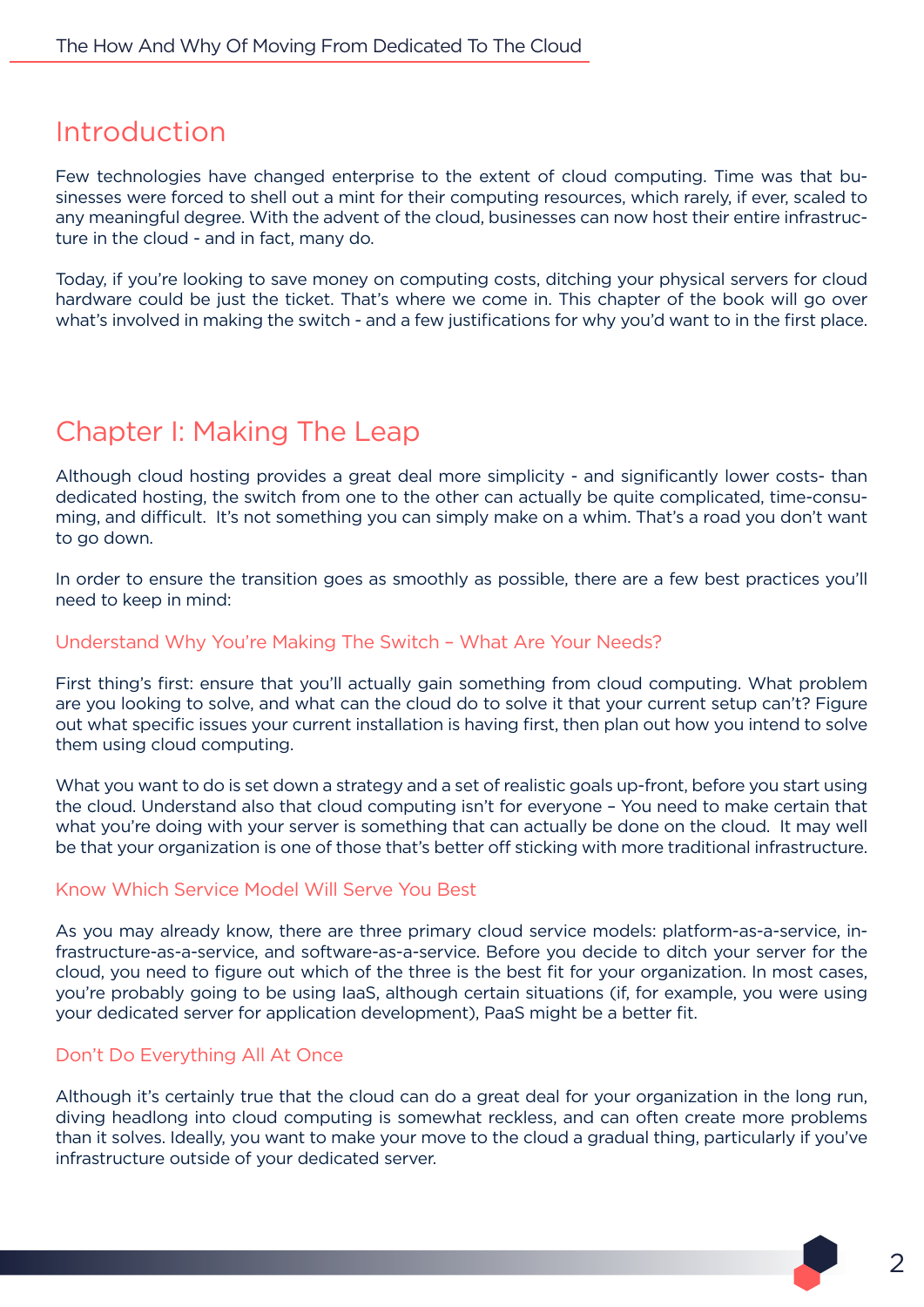## Don't Slack On Security

The cloud is not inherently less secure than a dedicated server, and many hosts will handle the basic details of cloud security for their clients. That does not, however, mean you can afford to slack off as far as keeping your data safe is concerned. Treat your cloud installation with the same care and scrutiny you treated your dedicated server: establish controls regarding who can access it, when, and from where; make sure you also keep a close eye on the devices your staff are using for their computing.

### Consider Whether Or Not You'll Actually Save money

Believe it or not, in certain rare cases, cloud computing can actually cost more than running a dedicated server. Make sure you chart out how much you'll need to spend on cloud resources in an average month before you make the switch – and consider whether or not your finances might be better off if you just keep doing what you're doing. Not only that, complications that arise from switching over might actually end up losing you money if you aren't careful.

Now that we've covered the actual transition, let's talk a bit about why you might want to make it.

# Chapter II: Infrastructure-As-A-Service Is Ideal For Businesses Of Any Size

There is a pervasive narrative in the cloud media space regarding infrastructure-as-a-service. It goes something like this: IaaS is exclusively for startups that need networks and servers without capital investment, and enterprises that require massively-scalable, redundant, programmable infrastructure deployments. SaaS, meanwhile, is exclusively for small businesses who require readymade, easy-to-deploy, low-expertise solutions - such businesses have no need for an IaaS platform.

This assumption is completely incorrect.

Though small businesses don't have huge infrastructure requirements, there are still many who could benefit from a switch to the cloud. There are still many organizations with PCs stuffed in back-closets running payroll processing, customer databases, backups, bespoke business-specific software, and so on. This model - which we'll refer to as 'datacenter-in-a-closet - is both barely functional and inherently risky.

Infrastructure-as-a-Service offers an alternative, safer deployment model for small businesses, one that's both less costly and easier to manage.

Part of the reason for this is expertise. Most small businesses do not have an IT expert on hand; instead. they contract the management of their servers and networks to freelance IT professionals. Though this works, it's also unnecessarily expensive, particularly when the contractor is required to make site visits for simple jobs.

IaaS can be managed remotely. For small businesses, this means that their IT contractor does not have to be onsite for the vast majority of maintenance and configuration tasks. This in turn saves the organization both time and money.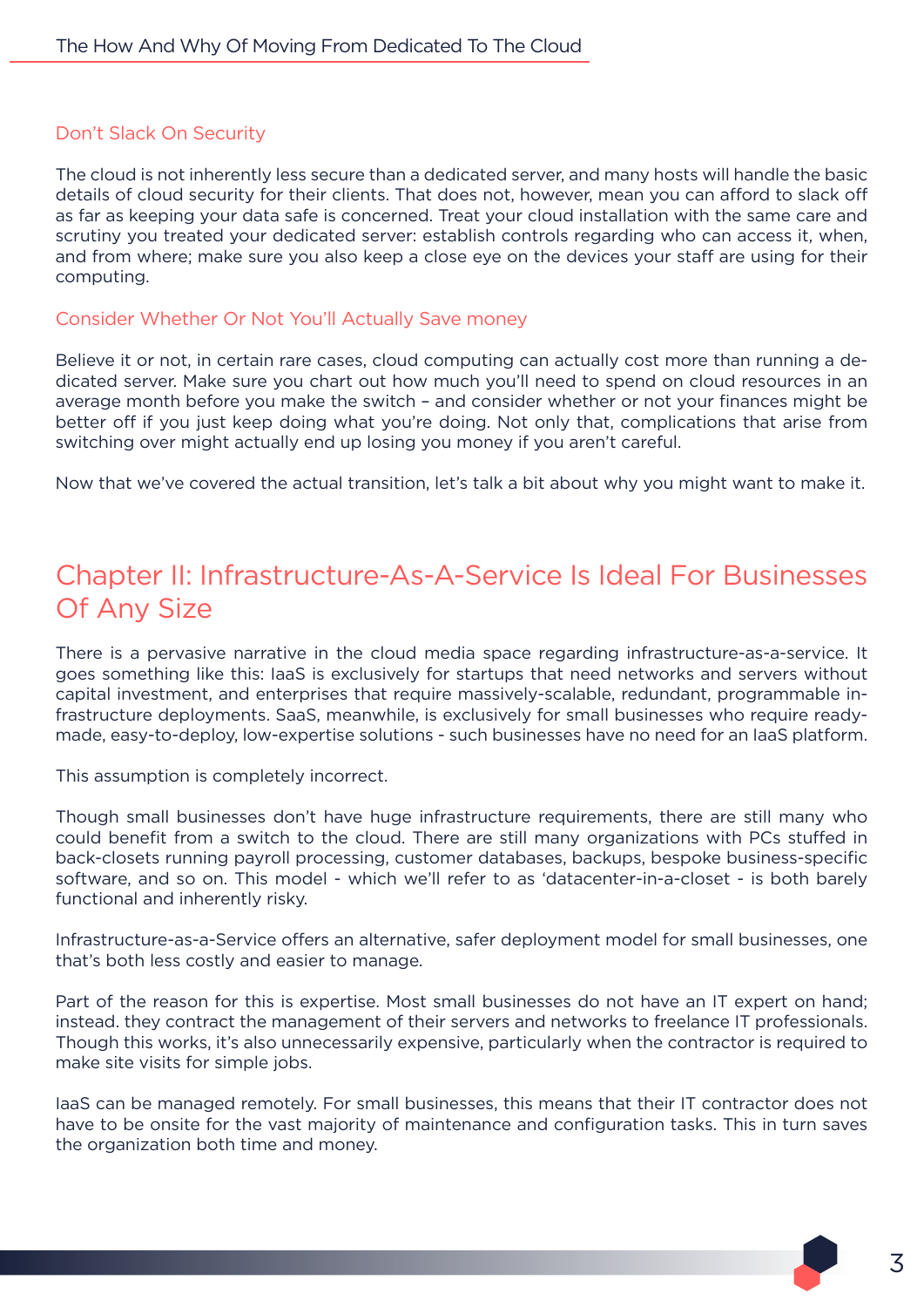Data integrity is also of note here: if a small business suffers an incident that wipes out their data closet, they can, in most cases, say goodbye to their data. Even if they've adequate offsite backups, the time it takes to resurrect them onto alternative hardware is time most small businesses cannot afford to be out of action. With the cloud. no such risk exists.

The chance of anything catastrophic happening to cloud servers and data storage is incredibly small; in the unlikely event something does go wrong, snapshots and backups can be used to spin up an identical network in a matter of hours rather than weeks.

Though scalability on the level enabled by cloud platforms is not necessarily an advantage small businesses will be concerned with, the capacity to quickly deploy additional servers is. Many businesses need a little extra computing power from time-to-time: to run tests, as staging environments, to speed up payroll processing, to run extra database or processing jobs, and so on. They need just a little more than usual to accomplish a specific set of tasks. That's a trivial thing on an IaaS platform such as Outscales, which takes minutes to spin up a server and install the operating system.

In short, IaaS is for everyone - not just Silicon Valley startups and Internet giants. And it also isn't solely for databases and organizational backends. Used right, it also functions as an an incredibly powerful development tool.

# Infrastructure-As-A-Service Is The Perfect Load Testing Platform

There's nothing quite so unpleasant for a developer of web apps or mobile apps than to have a particularly successful launch only to have their app collapse under the weight of its own popularity. The same goes for enterprise software deployments that fold like a house of cards exactly when the business needs them most. To avoid that situation, extensive testing of real-world load is necessary.

That's something most apps don't receive - at best, they're tested with a simulated environment, one which doesn't accurately mirror real-world situations.

To be fair, performing a test that does mirror reality is incredibly difficult. It's all too easy to overlook a scenario which will trigger an unoptimized code path and cause an app to run inefficiently; it's nigh impossible to write comprehensive tests for such a thing. That's no excuse, however, to simply avoid extensive load testing.

By definition, to load-test an application, a company needs access to more servers and bandwidth than they generally utilize. In the old days, this meant load testing was incredibly expensive - and that many organizations either compromised, made a best guess, or simply avoided it altogether. Today, this is no longer the case.

The cloud has changed things, providing platforms that allow for comprehensive, efficient, and - importantly - affordable testing. For companies running their applications in the cloud, it isn't overly complex to replicate a significant portion of their production environment to be used for testing. Because infrastructure-as-a-service provides on-demand hardware, load testing servers can be ephemeral.

4